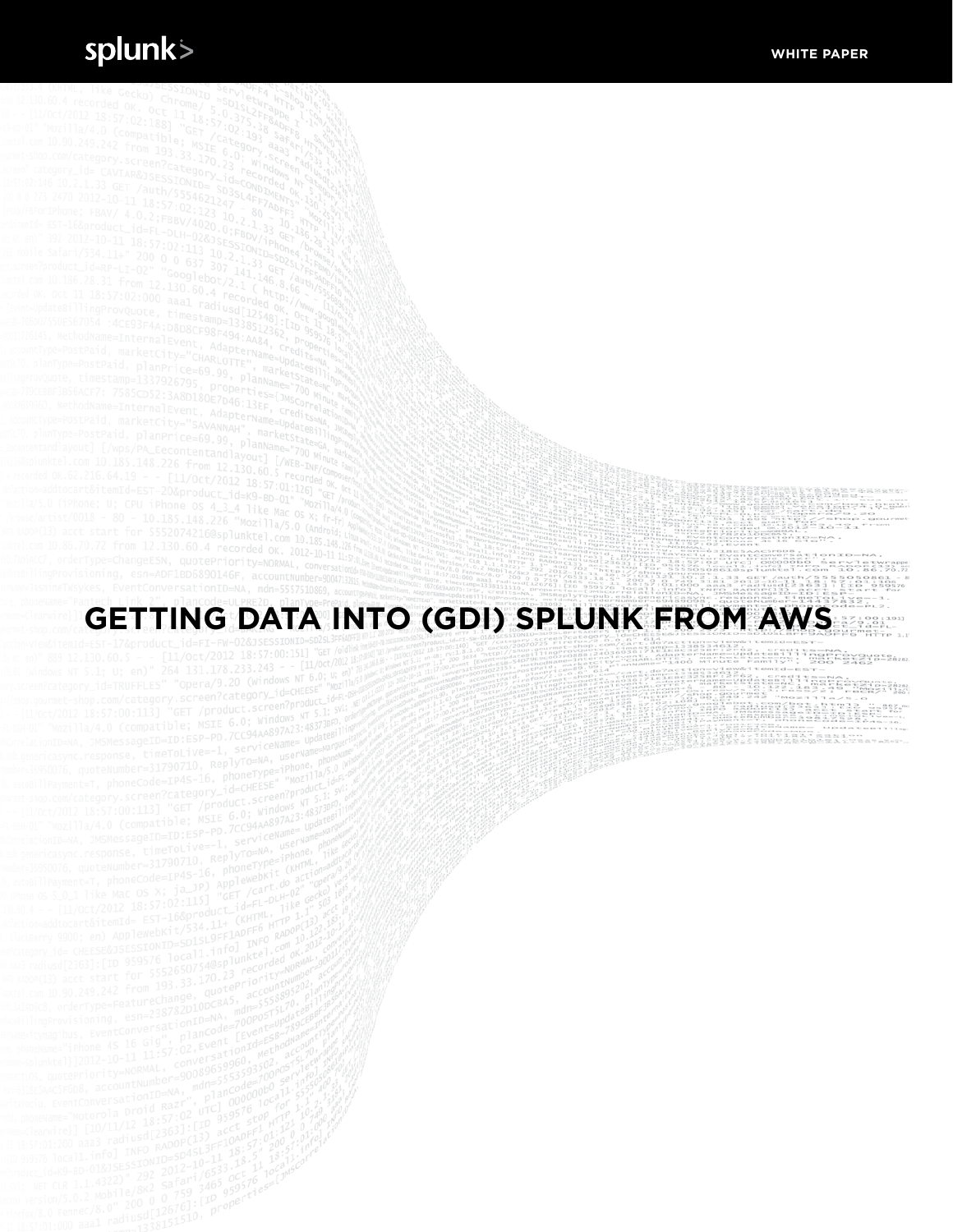# **Executive Summary**

In a cloud-first world, it is important to be able to access your data no matter the environment. The efficiencies of the cloud should not cost organizations ease of access or control. This white paper will help users determine the best way to collect data out of AWS and into their Splunk deployment via forwarders, heavy forwarders and serverless methods — important capabilities for scaling with the cloud.

### **Introduction — Scaling for the Cloud**

Scaling data collection from AWS into Splunk can be difficult and often requires an understanding of why certain data sources require forwarders while others can be accessed serverlessly. There's complexity in enabling and configuring AWS services (e.g. AWS CloudTrail) and transports (e.g. Amazon Kinesis Data Firehose, SNS, SQS). Then there's managing instances while reducing impact on cost, the issues of security and privacy, management and more.

Fortunately, Splunk can address each of these possible roadblocks. Splunk can collect data using universal/heavy forwarders and send it directly from the endpoints into Splunk. For instance, API data sources (e.g. CloudWatch Metrics, Description and AWS Billing) require a heavy forwarder to pull and forward the data — Splunk can do that. Additionally, high volume data sources that have the ability to send data via an HTTP endpoint can leverage the Splunk HTTP Event Collector (HEC) to collect data serverlessly. Data sources like VPC flow logs, CloudTrail and other CloudWatch Logs can leverage either Lambda Functions or Kinesis Data Firehose to send data into Splunk. Pick the method that best suits you — all encrypt the data on transit and can scale with your deployment.

This white paper will show you how to effectively collect data from AWS instances for Splunk deployments through various methods suited for your particular context and requirements, including:

- Syslog and Splunk Universal Forwarders (UF)
- Serverless with Splunk HTTP Event Collector (HEC)
- Heavy Forwarders (HF)

#### **Prerequisites**

To begin, we'll need to address a few prerequisites. The effective use of AWS and Splunk requires that you have baseline experience with AWS and Splunk as well as full admin rights via the AWS console and Splunk deployment (i.e. indexers, search heads and forwarders). In the case of multiple-account deployments, you have an identity and access management (IAM) role with AssumeRole enabled in AWS sub-accounts.

#### **Syslog and Splunk Universal Forwarders (UF)**

[Splunk Universal Forwarder](http://docs.splunk.com/Documentation/Forwarder/7.1.1/Forwarder/Abouttheuniversalforwarder) is perfectly suited for collecting data from EC2 instances and services that can send data into a syslog server. For instance, when dealing with network appliances, the standard method to send data into Splunk would be to configure a syslog server (e.g. syslog-ng or rsyslog) to receive data from those appliances and use Splunk Universal Forwarder to send the data into your Splunk deployment. A dedicated syslog server means no loss of syslogs during downtime and easier distribution of syslog data across multiple indexers. [Here's](https://www.splunk.com/blog/2016/03/11/using-syslog-ng-with-splunk.html) how to set it up. Something to note  $-$  it is **[not advised](https://docs.splunk.com/Documentation/Splunk/7.1.1/Data/HowSplunkEnterprisehandlessyslogdata)** to send raw UDP Syslog data to Splunk indexers since it is not load balanced across the indexing tier.

| <b>Pros</b>                                        | Cons                                                                                       |
|----------------------------------------------------|--------------------------------------------------------------------------------------------|
| Scalable, uses Splunk<br>UF's for load balancing   | Legacy architecture<br>requiring knowledge of<br>syslog                                    |
| Cloud agnostic, will work<br>in any cloud provider | Requires additional<br>servers and updates<br>to software (Splunk<br>Universal Forwarders) |
| Data is encrypted and<br>compressed                | Single point of failure if<br>syslog server goes down                                      |

# **Serverless with Splunk HTTP Event Collector (HEC)**

Heavy forwarders are not always necessary for data collection. You can send data directly into the indexing tier using [Splunk HTTP Event Collector](http://dev.splunk.com/view/event-collector/SP-CAAAE6M) using two main methods - [AWS Lambda Functions](https://aws.amazon.com/lambda/) and [Amazon Kinesis Data Firehose](https://aws.amazon.com/kinesis/data-firehose/).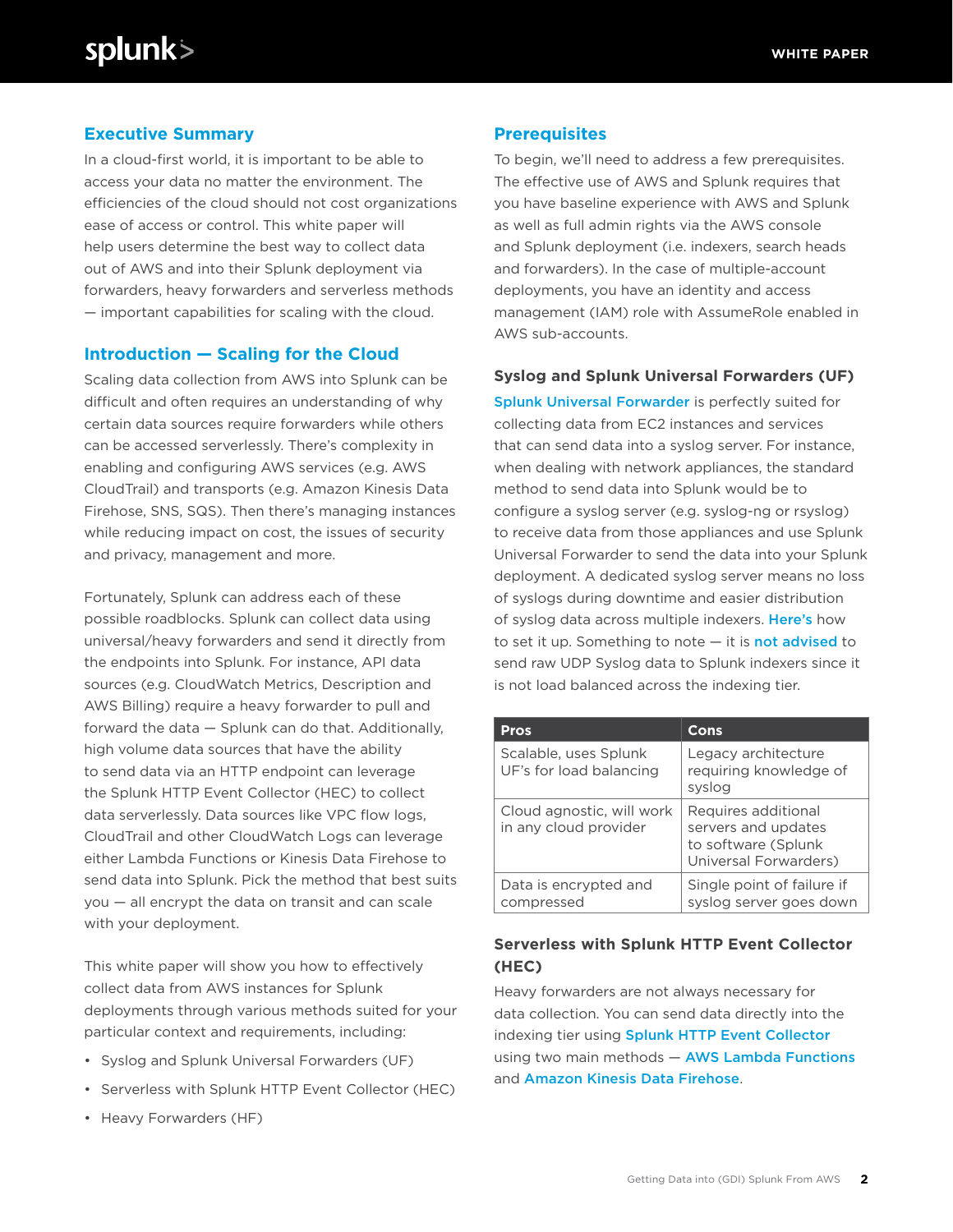# **AWS Lambda Functions**

Use AWS Lambda Functions to feed data from AWS into Splunk HEC. AWS Lambda allows you to push events from AWS using an AWS services trigger. Moreover, you can run code with provisioning or managing servers—all with continuous scaling. Combining AWS Lambda with Splunk HEC is recommended for high volume data and does not require event acknowledgment in Splunk. It is important to be mindful that if there is a failure between Splunk and AWS, events may be dropped. [Set it up](https://www.splunk.com/blog/2017/02/03/how-to-easily-stream-aws-cloudwatch-logs-to-splunk.html) today.

| <b>Pros</b>                                              | Cons                                                                |
|----------------------------------------------------------|---------------------------------------------------------------------|
| Can send high volumes<br>of data directly into<br>Splunk | Fvents are not<br>acknowledged in Splunk                            |
| No hardware is required                                  | Requires some level of<br>understanding of<br>Node.js               |
| Rich library of blueprints<br>to create inputs           | Cannot handle some<br>custom data types (non-<br>AWS native events) |

#### **Amazon Kinesis Data Firehose**

Another push architecture leverages Amazon Kinesis Data Firehose to push data into Splunk HEC easily and reliably for near real-time analytics. The major difference from AWS Lambda being that Amazon Kinesis Data Firehose adds a level of resilience and acknowledges when Splunk receives events. Amazon Kinesis Data Firehose will send the events to an Amazon S3 bucket if it does not receive an acknowledgment from Splunk. Splunk has extensive [documentation](https://docs.splunk.com/Documentation/AddOns/released/Firehose/ConfigureFirehose) on how to set up this solution.

| <b>Pros</b>                                                                                     | Cons                                                              |
|-------------------------------------------------------------------------------------------------|-------------------------------------------------------------------|
| Can send high volumes<br>of data directly into<br>Splunk                                        | Requires understanding<br>of setting up AWS<br>Kinesis via CLI    |
| No hardware is required                                                                         | Cost                                                              |
| Validates that events<br>are in Splunk, otherwise,<br>sends data to S3 for<br>future collection | Requires public-facing<br>VIP and third-party SSL<br>certificates |

## **Modular Input vs. Serverless**

Considering the different options, which should you use to get data into Splunk? Well, it depends on the data source, the volume, and even hardware requirements. Here are some of the most commonly employed methods.

### **MODULAR INPUT**

• **Classic Inputs**

The use of the default API leverages a modular input — a Python script that calls the API from AWS and collects the data. Each input has its script, with four services that explicitly use Modular Input to collect data, including AWS Description (modular input sourcetype), AWS Billing, Amazon CloudWatch (metrics) and Amazon S3 related inputs (e.g. Access, ELB or CloudFront logs).

Modular Input is recommended for the above, and for small deployments collecting less than 20GB per day from AWS. A single HF can process multiple AWS accounts and their associated inputs. You can start scoping where to start with HF with the indexer [reference hardware](http://docs.splunk.com/Documentation/Splunk/7.1.1/Capacity/Referencehardware). Remember, you will not need the high-performance disk on this HF since it won't be doing any indexing, just collecting data and forwarding it to your Splunk indexer(s). A good rule of thumb would be 20 AWS accounts per HF.

# • **Amazon Simple Queue Services (SQS) Based Amazon S3**

With the Splunk Add-on for AWS version 4.4, the best way to collect AWS Config, AWS CloudTrail and other Amazon S3 based inputs is to use the SQS-based Amazon S3 approach. Avoid bottlenecks as this solution creates a bank of HFs that can collect the data from AWS. Event states are not kept on the HFs, but rather in the Dead Letter Queue (DLQ) on the SQS. So if an event is not in the DLQ, then the HFs will process to collect it from the Amazon S3 bucket.